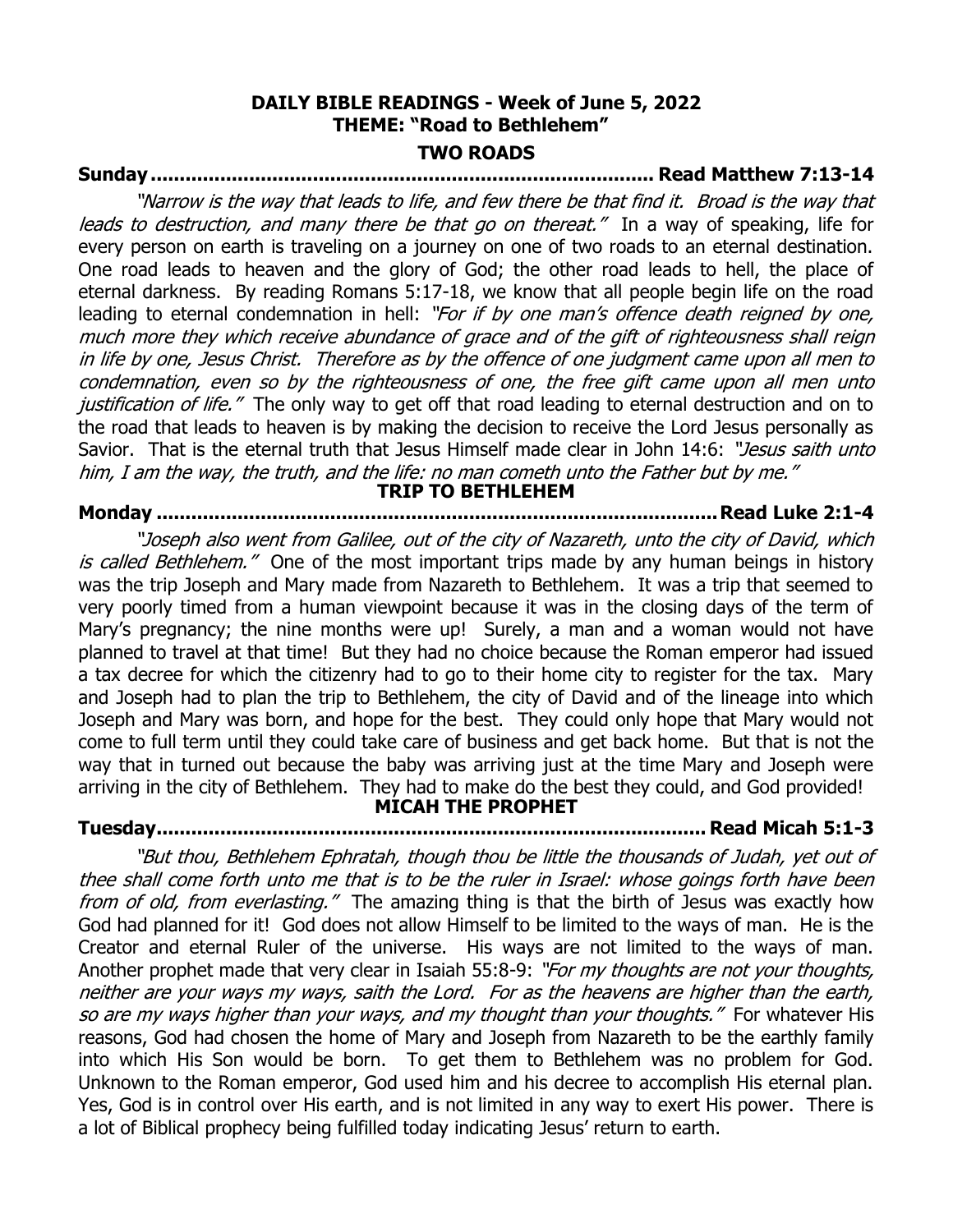#### **MARY, THE PARENT**

# **Wednesday .......................................................................................Read Luke 1:26-27**

"In the sixth month, the angel Gabriel was sent from God unto a city of Galilee, named Nazareth, to a virgin espoused to a man whose name was Joseph, of the house of David: & the virgin's name was Mary." God's choice to be the human mother of His Son may be surprising to a lot of people in that He did not choose from a wealthy royal family of renown. It appears as though the family He chose was involved in the building trade from what we read in Mark 6:3 which makes this comment about those who were in the synagogue: "Is not this the carpenter, the son of Mary, the brother of James, and Joses, and of Judah, and Simon, and are not his sisters here with us?" What was it about Mary that God would choose her to be the mother of His Son? We can conclude that she was indeed a humble person with high morals from her reaction to the angel whom God sent to visit her that day. When told that she had "*found favor* with God and would conceive in her womb the Son of God who would occupy the throne of David," her response was that it was impossible because she "had not known a man." Nevertheless, she showed she was a woman of faith by her response in Luke 1:38: "Be it unto me according to thy word." She was the fulfillment of the words of the prophet Isaiah.

# **MANGER, THE PLACE**

**Thursday ...............................................................................................Read Luke 2:6-7** 

"And she brought forth her first born son, and wrapped him in swaddling clothes, and laid him in a manger, because there was no room for them in the inn." Can you imagine the birth place of the King of all ages being in a manger in a stable in a barn? That is the epitome of humility! It surely set the stage for what would be the most humble life ever, and yet the most powerful! God hates pride, and th birth of His Son demonstrates that! Imagine, there was no room in the inn to accommodate a woman ready to give birth to her baby. But there were no complaints from Mary or Joseph. They simply were determined to make the best of what they had, even if it meant making a maternity ward out of a stable in a barn. What an example that is for all of the followers of Jesus: a long trip and then having to settle on the most humble of accommodations to be a maternity ward. This was the will of God for them!

### **MESSAGE, THE PLAN**

**Friday................................................................................................Read Luke 2:10-14** 

"And the angel said unto them, Fear not, for behold I bring you good tidings of great joy, which shall be to all people. For unto you is born this day in the city of David a Savior, which is Christ the Lord." On the occasion of the birth of His Son, God sent an angel to shepherds in the field outside the city to announce this most important of all births. This was the birth of the Savior of the world; the message given from God to the shepherds! Why would the world need a Savior? There is no more important message for all humanity! Without a Savior, all people would have to spend eternity in hell that God prepared as the penalty for sin, rebellion against Him and His eternal law. God's love compelled Him to find a way to pardon mankind. Our holy God would not overlook sin, but would find a way to penalize the sin and pardon sinners from the penalty of eternal death. His sinless Son would be the Savior for all humanity.

### **MESSENGERS, THE PEOPLE**

**Saturday ...........................................................................................Read Luke 2:15-18** "And there were in the same country shepherds abiding in the field, keeping watch over their flock by night." How interesting that God would choose shepherds to share this most important message in history. God did not go to the well trained people in synagogues or universities. God sent an angel to shepherds, perhaps the most unqualified as public speakers. This was a message that would be delivered through people by the power of the Holy Spirit. The simplicity